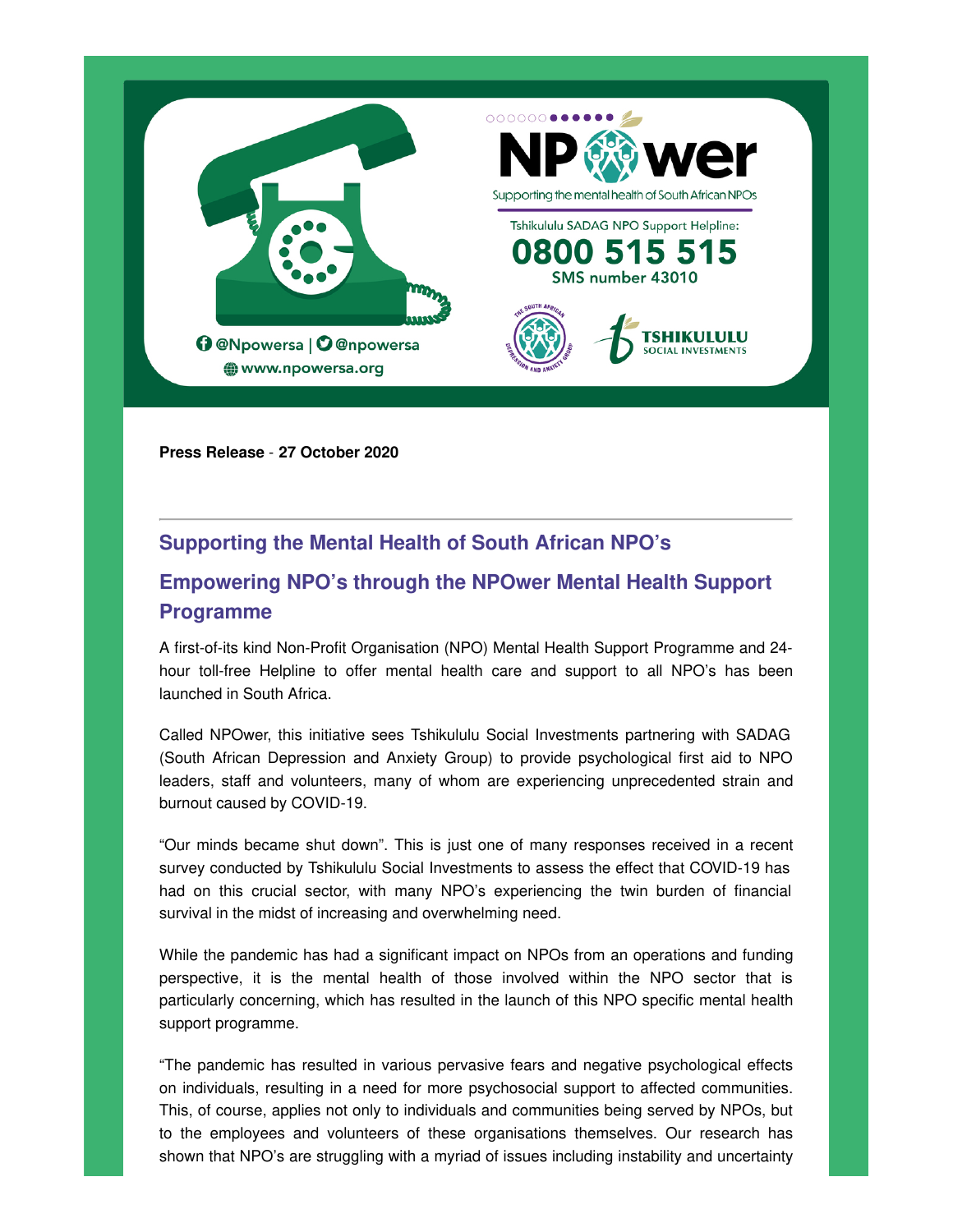around financial support, challenges in retaining staff , as well as having to navigate the devastating impact of COVID on the communities that they serve. ," says Dipalesa Mpye, a social investment specialist at Tshikululu Social Investments.

"While many corporates have Employee Assistance Programmes in place for their employees, and relief funding has been provided for specific responses such as food relief and health system strengthening, the wellbeing of NPOs, who are at the front-line in serving communities throughout lockdown has largely been forgotten. The need for this type of integrated psychological support programme is very clear," Mpye says.

"Many NPO's have been left in the dark. Teams are overworked, they are facing trauma and lack of resources every day. With so many pandemic-related issues, some NPO's have been forced to close their doors and stop the valuable work they have been providing when communities need it the most. NPO's have always provided help, resources and support to others, but never before has the mental health of our NPOs been prioritised," says Operations Director at SADAG, Cassey Chambers.

Kelly du Plessis, CEO and Lead Patient Advocate of Rare Diseases South Africa, an NPO established in 2013, says that it is well known that NPO staff are often impacted by compassion fatigue, due to the emotionally giving dynamic of the sector, compounded by the often personal nature of the services provided.

"During COVID19, our mental health was further impacted due to the continuous financial stress of a downturned economy, coupled with many additional services needing to be provided to assist the most vulnerable members of society," she says. du Plessis believes that mental health is one of those things that is all too often overlooked or ignored, until it is too late. "Mental health support needs to be implemented throughout the sector to build resilience, avoid burnout, and ensure that the sector can continue to provide the muchneeded services," she says.

With the launch of this much needed psychological support programme taking place within Mental Health Awareness Month, Chambers says that highlighting the effects of the COVID-19 pandemic on our collective mental health needs to remain a priority.

"SADAG has been receiving more calls since the start of lockdown from people feeling anxious, lonely, worried and depressed. Many callers are stressed about a combination of issues including the spread of COVID-19, finances, relationship problems, job security, grief, gender-based violence and trauma," she says.

"While our Tshikululu NPO Partner Survey showed promising levels of resilience and optimism, we need to assist NPO's to remain as strong as possible as they go about their invaluable work, as the impact of the pandemic is far from over.," says Mpye. "We are excited and humbled by this partnership with SADAG and value enormously the work they do, being at the forefront of patient advocacy, education and destigmatisation of mental illness in South Africa".

The NPOwer programme will include a dedicated 24-hour NPO Mental Health and Psychosocial Support Helpline manned by a team of dedicated counsellors, capacity workshops on NPO related issues, a dedicated website to house multiple resources and the implementation of a Support Network between NPOs.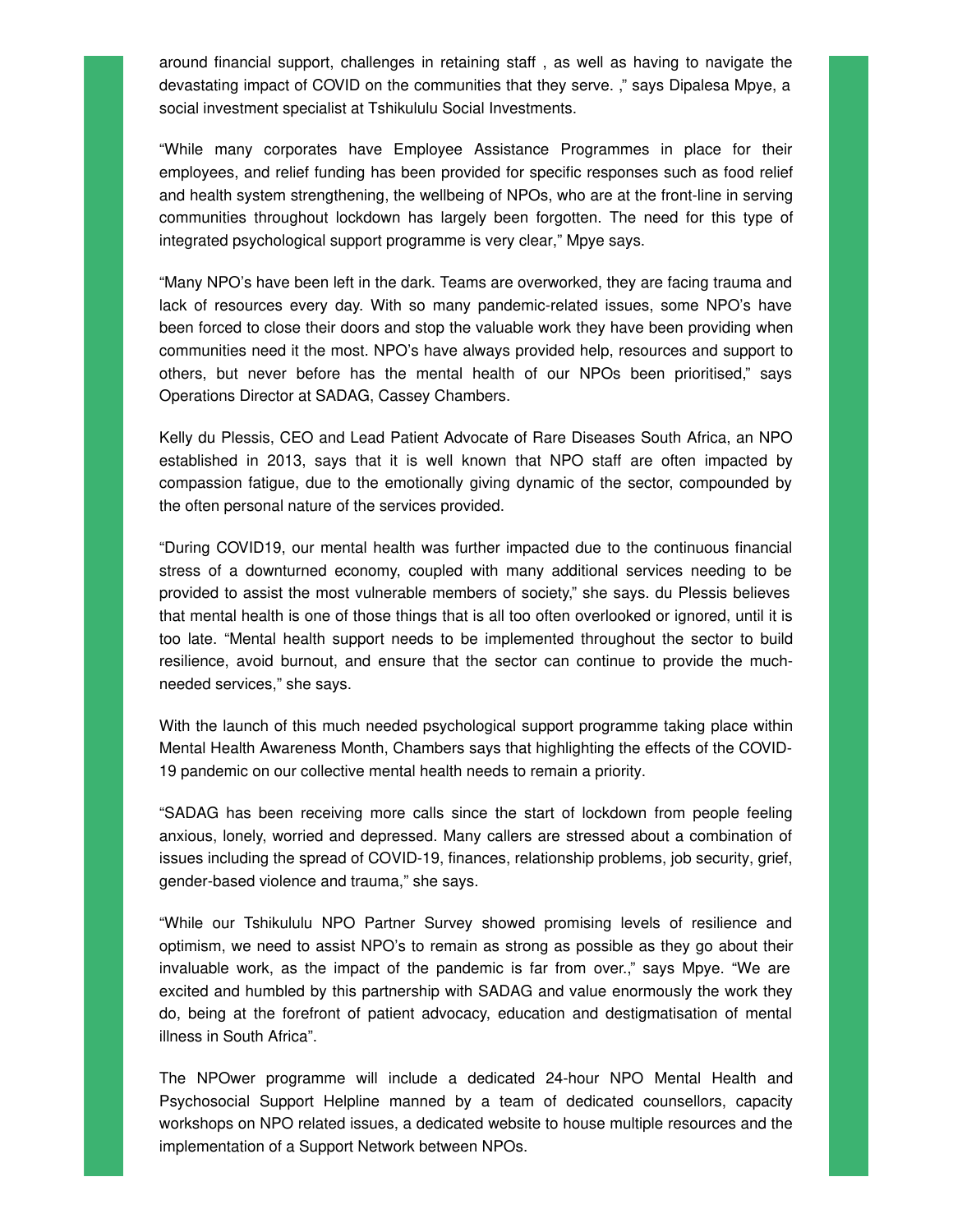The tollfree NPOwer Helpline will be open 24 hours a day, 7 days a week, 365 days a year with counselling available in all 11 official languages and is now live on 0800 515 515. Messages can also be sent to a dedicated SMS line on 43010 or to info@npowersa.org. More details about NPOwer can be found on https://www.npowersa.org/.

"There are so many aspects to the health of NPOs which we hope to assist with this initiative. This includes reducing the burnout and stress experienced by NPO's and providing key mental health skills to NPO leaders to ensure that they are able to look after the mental health of their staff and build mental wellness going forward," Chambers says.. "Strengthening advocacy and capacity amongst the NPO sector, providing capacity building skills and knowledge and helping NPOs to network and develop regional NPO groups are just some of the goals that we see Tshikululu and SADAG achieving with NPOwer."

#### **Ends.**

For more interviews, case studies and expert comments: Kayla on 083 333 7750 media@anxiety.org.za Petri 079 453 8780 help@sadag.org. Cassey 082 835 7650 office@anxiety.org.za

#### TSHIKULULU SOCIAL INVESTMENTS

For more than 22 years they have partnered with investors to achieve sustainable social impact for today and for generations to come. Tshikululu views social investment as any financial commitment, be it grant making or impact investing, that seeks to drive, enable and measure social impact, which it does by partnering with clients, developmental agencies and other collaborative partners.

Go to [www.tshikululu.org.za](http://www.tshikululu.org.za) for more information.

### SADAG

The South African Depression and Anxiety Group (SADAG) is at the forefront of patient advocacy, education and destigmatisation of mental illness in the country. Its expertise lies in assisting patients and callers throughout South Africa with mental health queries.

SADAG is a Non-Profit Organisation, a Registered Section 21 Company, with an 18a tax exemption. It has on its board a powerful team of Patients, Psychiatrists, Psychologists, and General Practitioners. SADAG was established 26 years ago to serve as a support network for the thousands of South Africans who live with mental health problems. Currently, it is estimated that 1 in 3 people will, or do, suffer from a mental illness. SADAG manages a 22 line counselling-and-referral call centre, and is the voice of patient advocacy, working in urban, peri-urban, and the most rural communities across South Africa.

Go to [www.sadag.org](http://www.sadag.org) for more information.